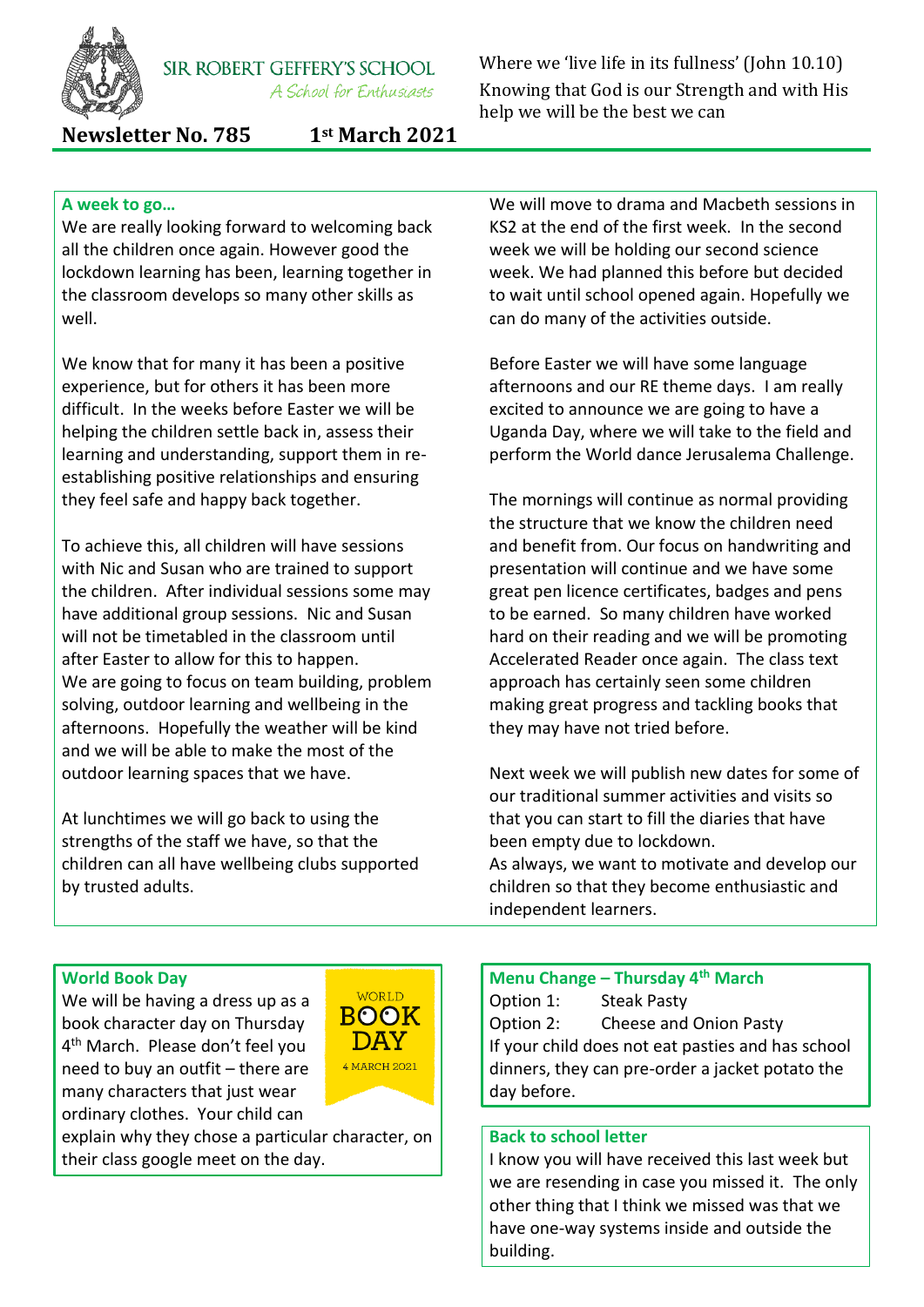#### **School Grounds**

I was contacted during lockdown because children had been playing together on the school grounds. Unfortunately, the grounds were also misused by some (hopefully not our pupils) at half term. At school when together the handwashing facilities are used, equipment is cleaned and tables are wiped. Children are supervised and Covid procedures are taken seriously and the rules that are in place are followed. During lockdown the children should not be meeting up in groups. We have given permission for families to visit the farm, for a parent to teach a child to ride a bike on the playground etc., however unsupervised children should not be on the grounds. Please explain the rules to your children again and make sure that they are not on the grounds at anytime, unless you are with them for a specific reason. The community police will be making regular visits. Thank you for your help.

#### **Quality Mark**

We had a busy afternoon with the virtual accreditation meeting last week. The assessor spoke to staff, governors and children, looked around the school and trawled through lots of evidence and paperwork. We are looking forward to receiving our report, but she was really impressed with what she heard and saw.

#### **Easter Farm Rota**

If you're able to come and feed and say hello to the animals on the school farm over the Easter holidays, please book in here:

<https://www.schoolinterviews.co.uk/code?code=223d8>

#### **Music Lessons**

Steve will be returning to school for woodwind lessons from Monday 15<sup>th</sup> March.

#### **Typing Error (sorry)**

Apologies to Lola O-R who has donated her birthday money to the 'Tonne of Tins' campaign and not the Hillside School in Uganda.

#### **Information from the Department for Education about children returning to school:**

[https://www.gov.uk/government/publications/](https://www.gov.uk/government/publications/what-parents-and-carers-need-to-know-about-early-years-providers-schools-and-colleges-during-the-coronavirus-covid-19-outbreak/what-parents-need-to-know-about-early-years-providers-schools-and-colleges-during-covid-19) [what-parents-and-carers-need-to-know-about](https://www.gov.uk/government/publications/what-parents-and-carers-need-to-know-about-early-years-providers-schools-and-colleges-during-the-coronavirus-covid-19-outbreak/what-parents-need-to-know-about-early-years-providers-schools-and-colleges-during-covid-19)[early-years-providers-schools-and-colleges](https://www.gov.uk/government/publications/what-parents-and-carers-need-to-know-about-early-years-providers-schools-and-colleges-during-the-coronavirus-covid-19-outbreak/what-parents-need-to-know-about-early-years-providers-schools-and-colleges-during-covid-19)[during-the-coronavirus-covid-19-outbreak/what](https://www.gov.uk/government/publications/what-parents-and-carers-need-to-know-about-early-years-providers-schools-and-colleges-during-the-coronavirus-covid-19-outbreak/what-parents-need-to-know-about-early-years-providers-schools-and-colleges-during-covid-19)[parents-need-to-know-about-early-years](https://www.gov.uk/government/publications/what-parents-and-carers-need-to-know-about-early-years-providers-schools-and-colleges-during-the-coronavirus-covid-19-outbreak/what-parents-need-to-know-about-early-years-providers-schools-and-colleges-during-covid-19)[providers-schools-and-colleges-during-covid-19](https://www.gov.uk/government/publications/what-parents-and-carers-need-to-know-about-early-years-providers-schools-and-colleges-during-the-coronavirus-covid-19-outbreak/what-parents-need-to-know-about-early-years-providers-schools-and-colleges-during-covid-19)

#### **Accelerated Reader Weekly Round Up**

Our whole school wordcount for this academic year to date is: 67,828,627 Whole school total books read to date: 7,345

#### Good Progress

- Year 2 Mawgan T, Simeon R
- Year 3 Katie P, Daisy HH
- Year 4 Albie C, Rebecca J
- Year 5 Ethan B, Florence W
- Year 6 Kate B. Theo B

#### Top 5 wordcounts (last week)

| Year 2 | Charlie T |
|--------|-----------|
| Year 3 | Ashton B  |
| Year 4 | Ruby C    |
| Year 5 | Lola OR   |

Year 6 Lauren G

#### Class wordcount (year to date)

| Year 2            | 4,315,142  |
|-------------------|------------|
| Year <sub>3</sub> | 5,469,471  |
| Year 4            | 16,478,976 |
| Year <sub>5</sub> | 19,307,321 |
| Year <sub>6</sub> | 22,166,156 |

- ¼ Million Emily F, Katie P, Gwen H, JJ H, Ethan B, Samuel M
- ½ Million Shepherd W, Tilly C, Ryan J, Joshua G, Lauren G
- ¾ Million Ashton B, Connor P, Molly T, Millie BC, Joseph O, Isaac H
- 1 Million Ben Co
- 3 Million Alfie B

#### 100 Million Word Challenge

Every child in school from Year 2 can quiz on Accelerated Reader and help our word count reach the 100 million milestone.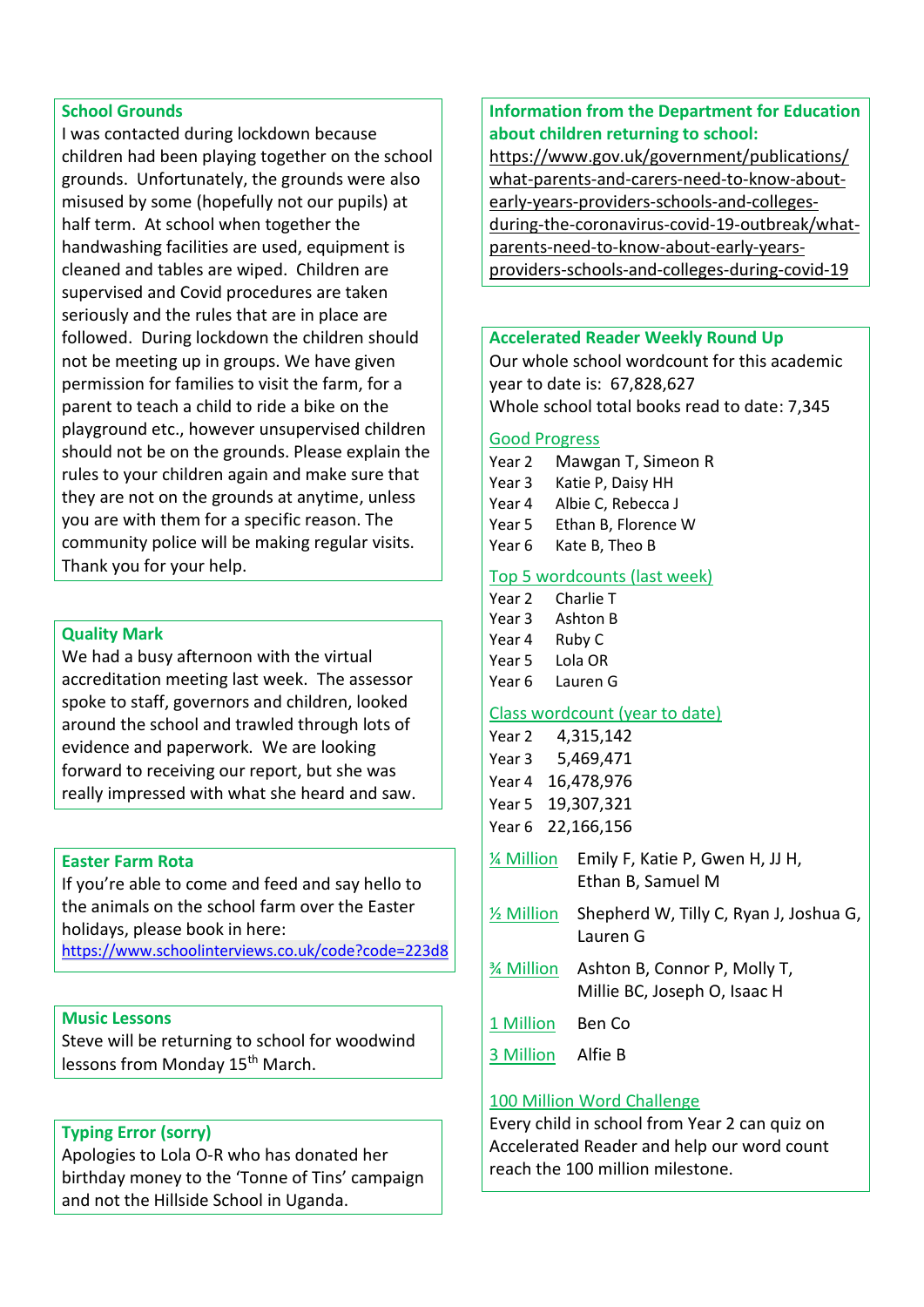# **Awards**

## **Reception**

| Aiden G   | <b>Fantastic Phonics</b>           |
|-----------|------------------------------------|
| Chloe B   | Super progress                     |
| Freddie T | Amazing role model                 |
| Kezia W   | Enthusiastic and confident learner |
| Leo C     | Excellence in writing              |
| Lyra C    | Reader of the week                 |

## **Year 1**

| Alfie N  | <b>Spelling Bee</b>             |
|----------|---------------------------------|
| Elodie C | Writer of the week              |
| Evalyn M | Thinking skills                 |
| Evelyn G | Maths superstar                 |
| Evie     | Independent learning            |
| Georgina | Creativity                      |
| Harriet  | Geography knowledge             |
| Henry    | Writer of the week              |
| Monty    | Inventive Maths problem solving |
| Tommy    | Great singing                   |
| William  | Great vocabulary                |
|          |                                 |

## **Year 2**

| Danny  | <b>Maths Progress</b>             |
|--------|-----------------------------------|
| Edmund | Enthusiasm across the Curriculum  |
| Emily  | <b>Helpfulness</b>                |
| Felix  | <b>Amazing Explanation Skills</b> |
| Max C  | Confidence in his Writing         |
| Norah  | <b>Resilient Learning</b>         |
| Seren  | <b>Fantastic Learning Links</b>   |

## **Year 3**

| All Yr 3  | for coping with Mrs Curtis! |
|-----------|-----------------------------|
| Alice G   | Developing her ideas        |
| Bonny B   | Motivation                  |
| Ethan H   | Amazing focus               |
| Evie T    | Learning attitude           |
| Freddie M | Enthusiasm                  |
| Gracie    | Drama enthusiasm            |
| Kensa A   | Learning attitude           |
| Leyvyn    | Drama enthusiasm            |
| Millie S  | Working hard                |
| Nina M    | Resilience                  |
| Raffy J   | Macbeth knowledge           |

## **Year 4**

| Adam C           | Effort and perseverance in English<br>and maths this week |
|------------------|-----------------------------------------------------------|
| Albie C          | Super hard work on his David                              |
|                  | Walliams biography                                        |
| Dougie B         | Super quick mental maths                                  |
| Esme H           | The most beautiful handwriting                            |
| Ethan F          | Hard work in all areas of the                             |
|                  | curriculum                                                |
| <b>Florentia</b> | Fantastic resilience in maths                             |
| Jake K           | Enthusiastic earthquake simulation                        |
| Pippa I          | Resilience and hard work in science                       |
| <b>Riley B</b>   | Amazing maths                                             |
| Ryan J           | Superb effort in French this week                         |

## **Year 5**

| Eddie     | Enthusiasm for online learning        |
|-----------|---------------------------------------|
| Effie     | Working really hard in maths          |
| Erin      | Helping others and progressing in     |
|           | maths when studying fractions         |
| Ewan      | Showing a resilience in maths when it |
|           | seemed challenging                    |
| Lacey     | Great work during the live sessions   |
| Libby     | Super presentation in maths and       |
|           | handwriting                           |
| Samuel    | Working well in Google Meets          |
| Tom W     | Super attitude when studying          |
|           | Shakespeare, especially Macbeth       |
| William B | Showing resilience in maths           |

# **Year 6**

| Axel    | Effort and improved independence |
|---------|----------------------------------|
| Charlie | Macbeth work                     |
| Eddie   | French and languages - Eddie     |
| Isaac   | Courtesy                         |
| Joseph  | ICT                              |
| Lauren  | Reading                          |
| Melody  | Representing the school          |
| Shiloh  | Including others                 |
| Zak     | Handwriting and presentation     |
|         |                                  |